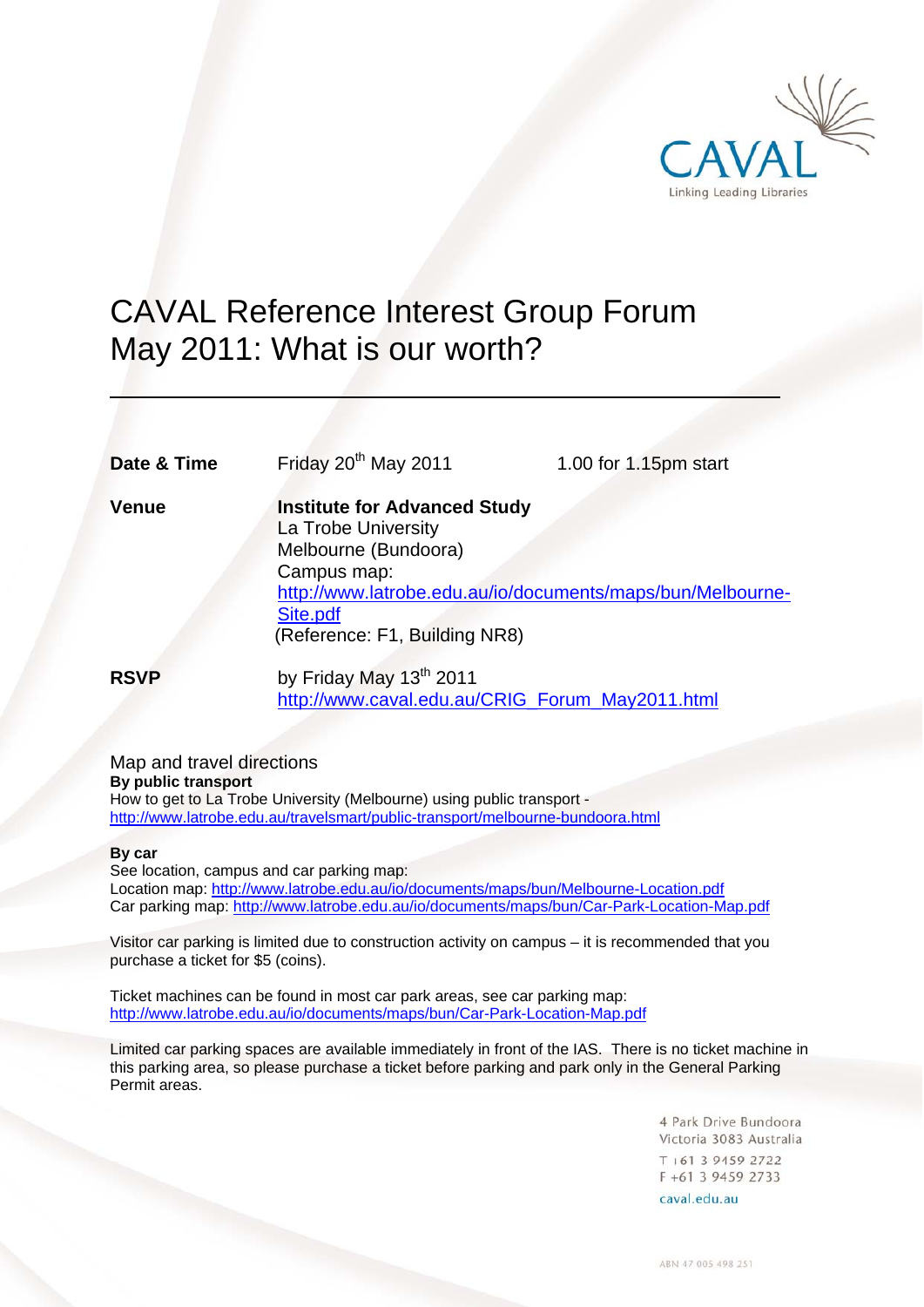

## **May 2011 Forum: What is our worth?**

Academic libraries have gone through a process of change and evolution in an effort to remain relevant and justify the contribution of their services. This CRIG forum responds to this process of change by asking "what is our worth?" We interpret this topic broadly, asking questions like how do we measure our worth as well as how do we increase our worth?

#### **Program**

- **1.15pm Welcome and Introduction** Gary Pearce, Liaison Librarian (Media & Communication), RMIT University and Chair of CRIG
- **1.30-2.15 Worth and worthiness: the academic library conundrum**  Janet Fletcher, Director of Information Services, University of New South Wales

Janet's paper outlines strategies and processes adopted at UNSW Library to provide the University's research communities with resources and support services for measuring and demonstrating impact of research, and managing research data and publications. The focus of the paper is about how the Library's structure, technology, staff portfolios and content-related components were re-shaped and re-scoped to ensure research services became core library business.

### **2.15- 2.45 Evaluating library programs: What, why and how are we evaluating?**

Noriaki Sato, Learning Skills Adviser, Monash University

With the growing importance of information literacy and learning skills as part of Monash University's graduate attributes and Passport 2.0 curriculum model, the Library plays an important role in developing and delivering programs that address these skills. With an increasing degree of embedding of these programs within faculties' curricula, program evaluation becomes crucial not only to respond to individual practitioners' willingness to improve their practice, but also to satisfy the Library's organisational accountability as a provider of these programs within the faculties' curricula. In response to the theme of the CRIG session 'What is our worth?', this presentation will introduce the key findings from the preliminary research phase of the Library's Evaluation Project, which include observations and reflections on evaluation methods/strategies often used in university libraries.

- **2.45-3.15** Tea & coffee break
- **3.15-3.45 Information literacy for lifelong learning: Librarians and academics working together.**

Kym Fraser, Director, Learning Segments Project, RMIT University